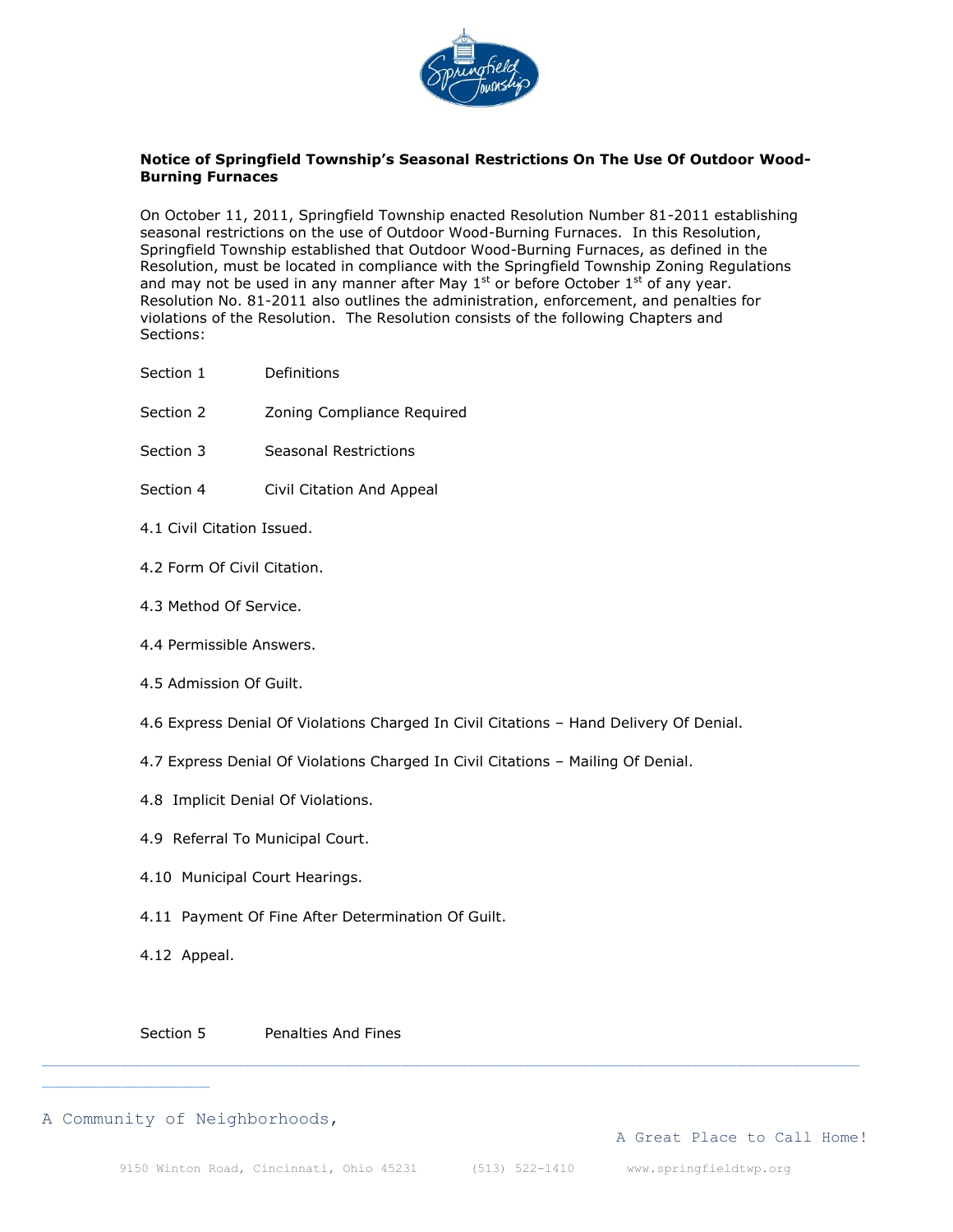

- 5.1 Violation Penalties.
- 5.2 Administrative Fee.
- 5.3 Continuing Violations.

Section 6 **Abatement And Other Lawful Remedies** 

6.1 Abatement Of Violation.

Section 7 Compliance With Law

Section 8 Compliance With Reading Requirements Pursuant to Resolution No. 81- 2011, persons who violate the seasonal restrictions on the use of Outdoor Wood-Burning Furnaces shall be issued a Civil Citation in the following amounts:

- 1. \$100 on the first offense;
- 2. \$250 for the second offense;
- 3. \$500 for the third offense;
- 4. \$750 for the fourth offense; and
- 5. \$1,000 for each subsequent offense.

There is an administrative fee for processing each citation. Each day that a violation continues after due notice has been served shall be deemed a separate offense. Resolution Number 81- 2011 becomes effective on November 7, 2011. A copy of this Summary is available on Springfield Township's website (www.Springfieldtwp.org) under the Outdoor Wood-Burning Furnace Regulation heading.

### **BOARD OF TRUSTEES SPRINGFIELD TOWNSHIP, HAMILTON COUNTY, OHIO RESOLUTION NUMBER 81-2011 ESTABLISHING SEASONAL RESTRICTIONS ON THE USE OF OUTDOOR WOOD-BURNING FURNACES**

### A Community of Neighborhoods,

A Great Place to Call Home!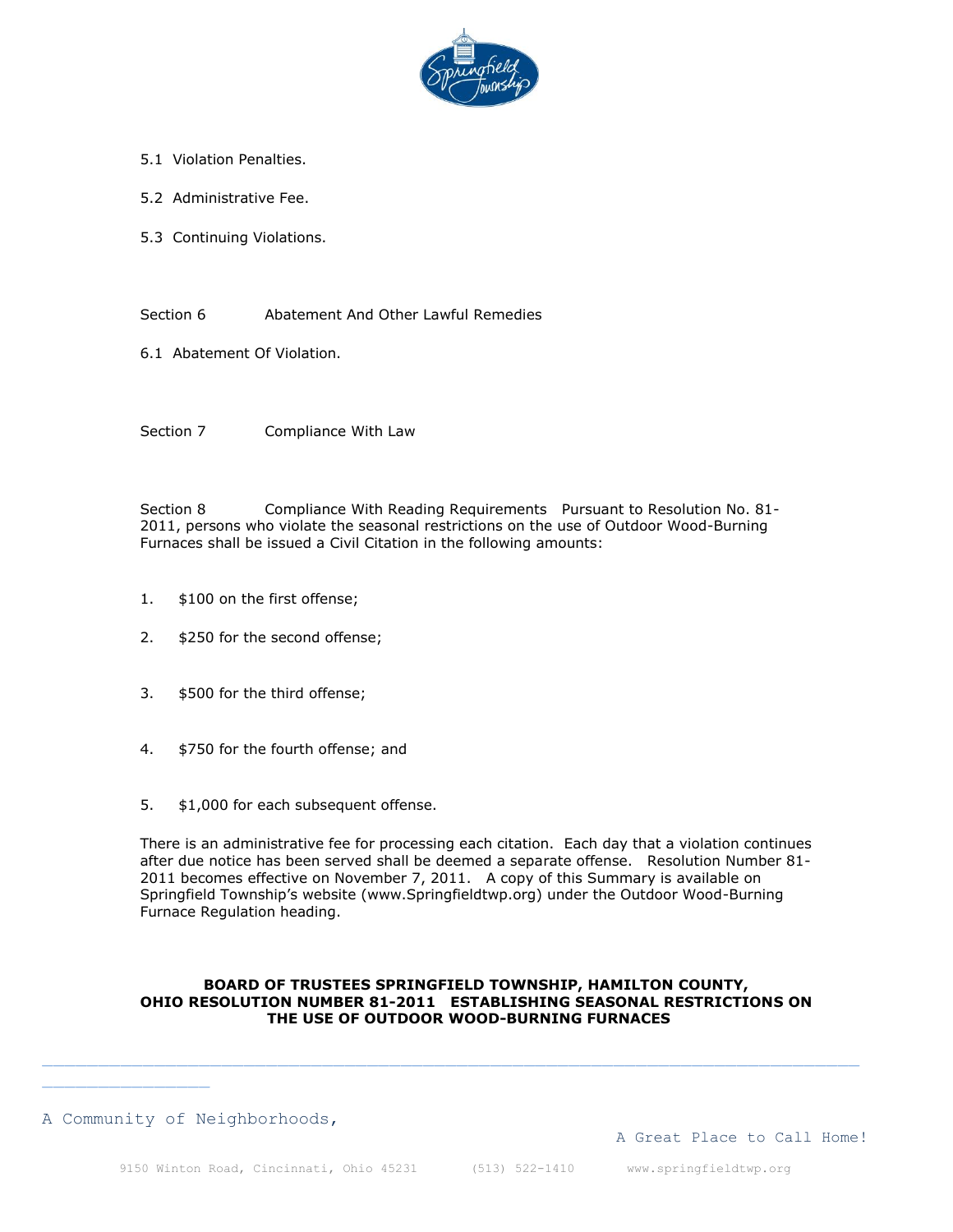

**WHEREAS,** the Board of Trustees of Springfield Township, Hamilton County, Ohio, met in Regular Session on the  $13<sup>th</sup>$  day of September, 2011at the Springfield Township Administration Building, 9150 Winton Road with the following members present:

Tom Bryan Joseph Honerlaw Gwen McFarlin

Trustee Joseph Honerlaw moved for the adoption of the following Resolution:

**WHEREAS**, it has come to the attention of the Board of Township Trustees that the sale and use of Outdoor Wood-Burning Furnaces is on the rise throughout the Country;

**WHEREAS**, the American Lung Association and the Ohio Environmental Protection Agency have warned that emissions from Outdoor Wood-Burning Furnaces have the potential to cause serious health problems such as increased respiratory symptoms, exacerbation of asthma, and decreased breathing ability; and

**WHEREAS,** the Board of Township Trustees desires to balance the interests of Township residents in having choices as to the method to heating their homes and the interests of such residents in ensuring and protecting the quality of air in the Township.

#### **NOW THEREFORE BE IT RESOLVED BY THE SPRINGFIELD TOWNSHIP BOARD OF TRUSTEES** that:

**SECTION 1 - DEFINITIONS** For purposes of this Resolution, an Outdoor Wood-Burning Furnace shall be defined as an accessory structure, device, equipment, apparatus, or appliance designed to be located outside and to transfer heat, via liquid or other means, through the burning of wood or other permitted material, for heating interior spaces or for heating swimming pool or hot tub water. "Outdoor Wood-Burning Furnace" does not include a fire pit, fire bowl, fire pot, outdoor fireplace, wood-fired barbeque, or chimenea. An Outdoor Wood-Burning Furnace may also be referred to as an Outdoor Wood Boiler or as an Outdoor Wood Hydronic Heater.

**SECTION 2 - ZONING COMPLIANCE REQUIRED** Outdoor Wood-Burning Furnaces may only be located in Springfield Township in accordance with the Springfield Township Zoning Resolution.

**SECTION 3 - SEASONAL RESTRICTIONS** Outdoor Wood-Burning Furnaces may only be used or operated from October  $1^{st}$  to May  $1^{st}$  of any year. Any and all use of Outdoor Wood-Burning Furnaces after May  $1<sup>st</sup>$  or before October  $1<sup>st</sup>$  is strictly prohibited.

### **SECTION 4 - CIVIL CITATION AND APPEAL**

**4.1 Civil Citation Issued**. Civil citations will be issued to persons who engage in conduct prohibited by this Resolution. **4.2 Form of Civil Citation**. Civil Citations issued for a failure to comply with this Resolution shall be given in accordance with all of the following:

#### A Community of Neighborhoods,

A Great Place to Call Home!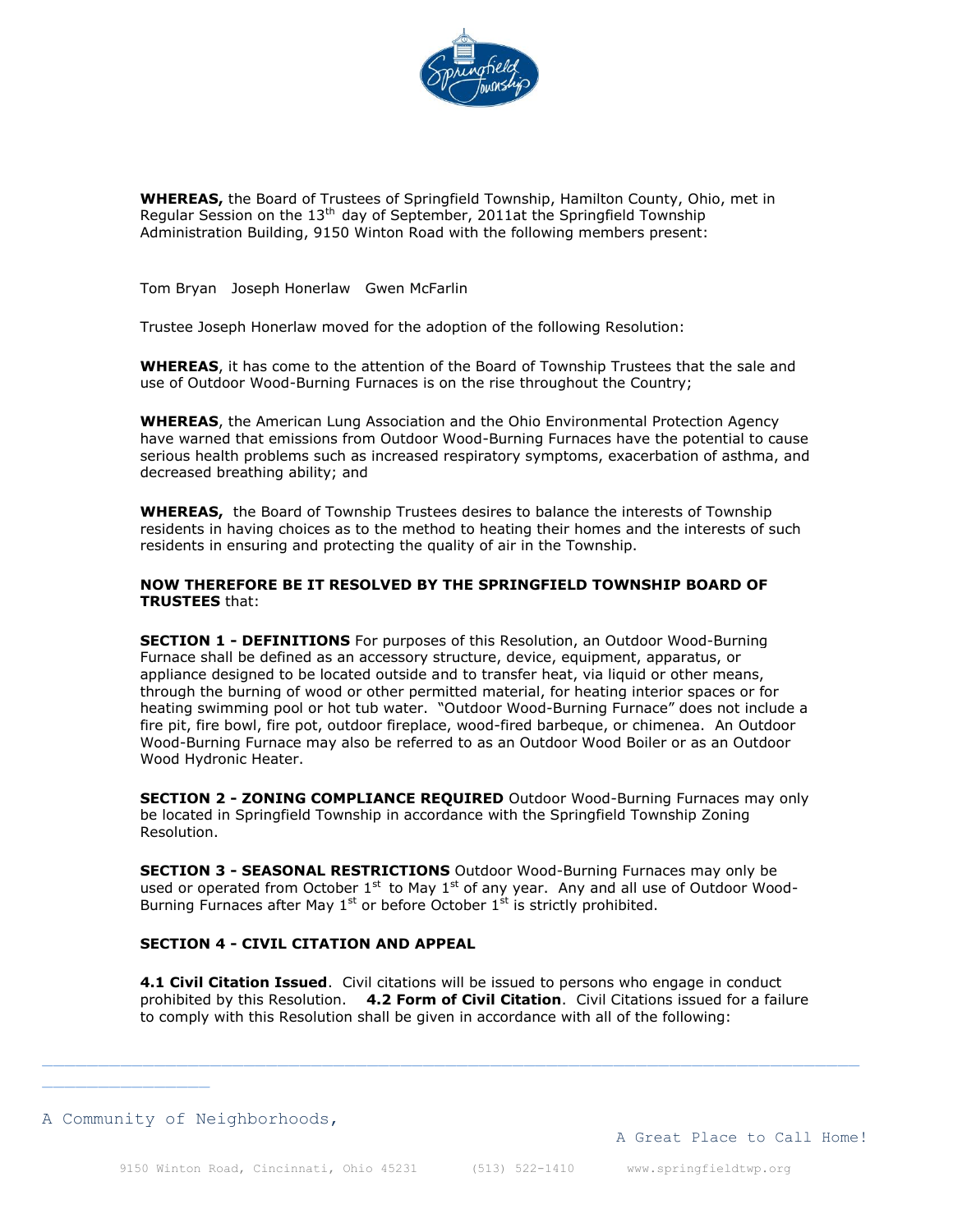

1. The Citation must be in writing on a form specifically designated as a Civil Citation form;

2. The Citation must include a statement advising the person charged that he/she must answer the citation within fourteen (14) days after the date on which the Citation is served upon him/her;

3. The Citation must include a statement indicating the allowable answers that may be made and that the person will be afforded a court hearing if he/she denies committing the violation;

4. The Citation must include a statement specifying that the answer must be made in person, or by mail, to the Springfield Township Fiscal Officer;

5. The Citation must include a statement indicating the amount of the fine arising from the violation;

6. The Citation must include a statement advising the person of the violation charged, the date, time and place of the violation charged; and

7. The Citation must include the signature and affirmation of the police officer completing the Citation.

**4.3 Method of Service**. The Civil Citation shal1 be deemed to be properly served if it is:

1.Delivered personally to the owner of the property at issue by a Springfield Township Police Officer; or

2.Sent by certified or express mail, return receipt requested with instructions to the delivering postal employee to show to whom it was delivered, the date of delivery, and the address where it was delivered, addressed to the owner of the property at issue at the address listed as the owner's tax mailing address by the Hamilton County Auditor; or

3.Sent by certified or express mail, return receipt requested with instructions to the delivering postal employee to show to whom it was delivered, the date of delivery, and the address where it was delivered, to the owner of the property at issue at the owner's last known address; or

4. Delivered personally to the usual place of residence of the owner of the property at issue to the owner or some person of suitable age and discretion then residing at that residence; or

5. Any other method of service permitted by the Ohio Rules of Civil Procedure.

**4.4 Permissible Answers**. Any person, firm, or corporation to whom a Civil Citation has been served may answer said Citation in one of the following ways: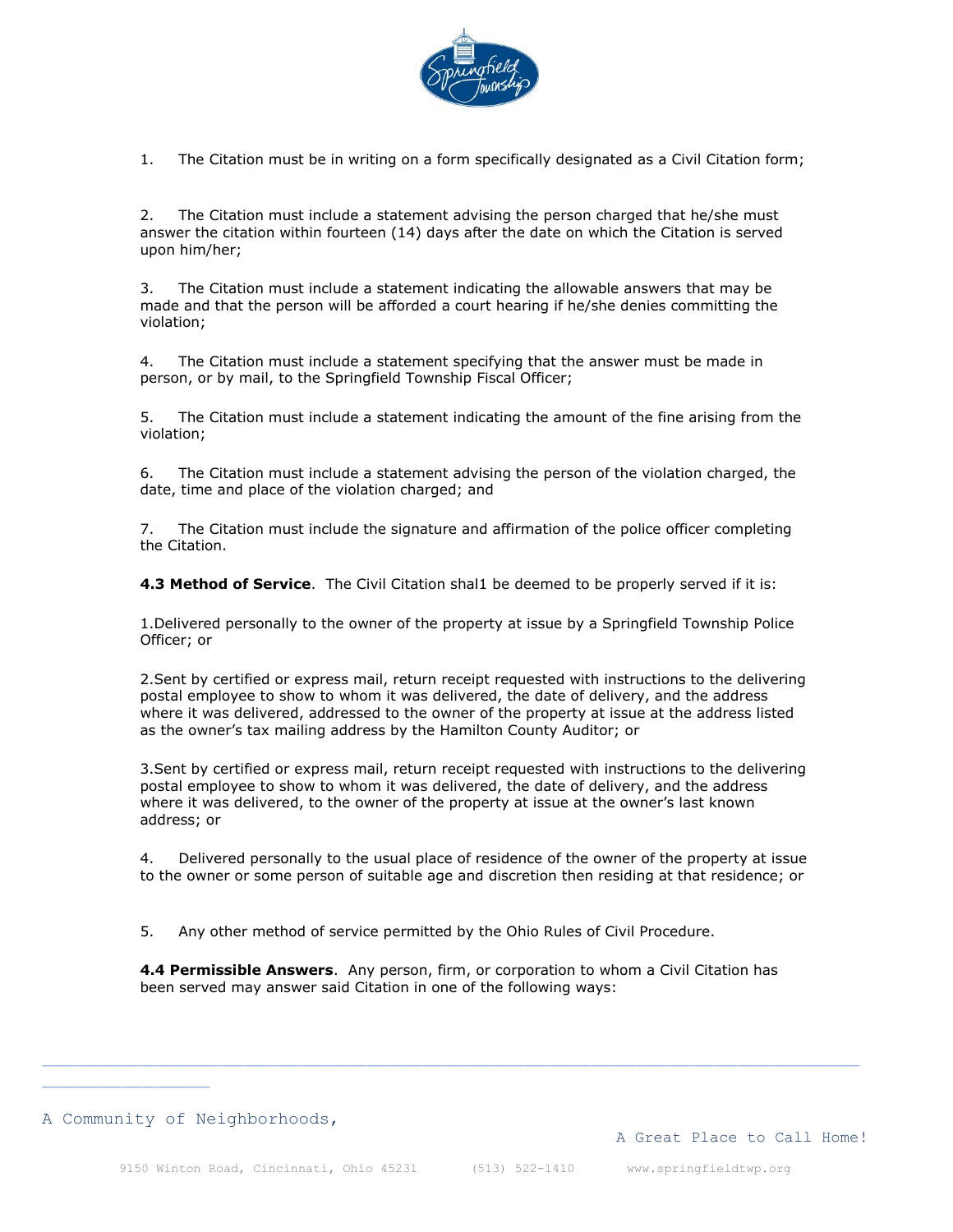

1. Admission that the person, firm, or corporation committed the violation charged - filed in the manner and within the time permitted by this Resolution;

2. Express denial of the violations charged by the person, firm, or corporation charged filed in the manner and within the time permitted by this Resolution; or

3. Implicit denial of the violations charged by the failure of the person, firm, or corporation charged to file an answer or pay the fine set forth in the Civil Citation within the time permitted by this Resolution.

**4.5 Admission of Guilt**. Persons, firm, or corporations served with Civil Citations may admit that he/she/it committed the violations charged by paying the fine set forth in the Civil Citation as required by Section 4.4 of this Resolution.

1. **Admission of Guilt of Violations Charged in Civil Citations – Payment of Fine by Hand Delivery**. Persons, firms or corporations served with Civil Citations may admit the violations charged in the Civil Citation by paying the fine or fines set forth in the Civil Citation in person to the Township Fiscal Officer . Such payments must be hand-delivered within fourteen (14) days of the date that the Civil Citation was served upon such person, firm, or corporation.

**2. Admission of Guilt of Violations Charged in Civil Citations – Payment of Fine by Mail**. Persons, firms or corporations served with Civil Citations may admit the violations charged in the Civil Citation by paying the fine or fines set forth in the Civil Citation by mailing the payment, postage prepaid, to the Township Fiscal Officer, 9150 Winton Road, Cincinnati, Ohio 45231. Such admissions/payments must be received by the Township no later than fourteen (14) days after the date that the Civil Citation was served upon such person, firm, or corporation.

**3. Effect of Admission and Payment of Fine.** Persons, firms, or corporations who admit guilt as to the violation charged in a Civil Citation issued against them and who pay the fine set forth in the Citation are in no way absolved from resolving, removing, repairing, or otherwise abating the condition which resulted in the issuance of the Civil Citation. If such persons, firms, or corporations continue to use or operate an Outdoor Wood-Burning Furnace in violation of this Resolution, Springfield Township may continue to issue Civil Citations each day it determines that a violation occurs. The admission of guilt and payment of the fines set forth in the Civil Citation shall in no way preclude the Springfield Township Board of Trustees from instituting, by and through its law director, appropriate action to enjoin, restrain, correct or abate a violation of this Resolution.

#### **4.6 Express Denial of Violations Charged in Civil Citations – Hand Delivery of**

**Denial**. Persons, firms or corporations served with Civil Citations may deny the violations charged in the Civil Citation by expressly denying the violations in writing and presenting the denial in person to the Township Fiscal Officer. Such denials must be hand-delivered within fourteen (14) days of the date that the Civil Citation was served upon such person, firm, or corporation.

#### **4.7 Express Denial of Violations Charged in Civil Citations – Mailing of**

**Denial**. Persons, firms or corporations served with Civil Citations may deny the violations charged in the Civil Citation by expressly denying the violations in writing and by mailing the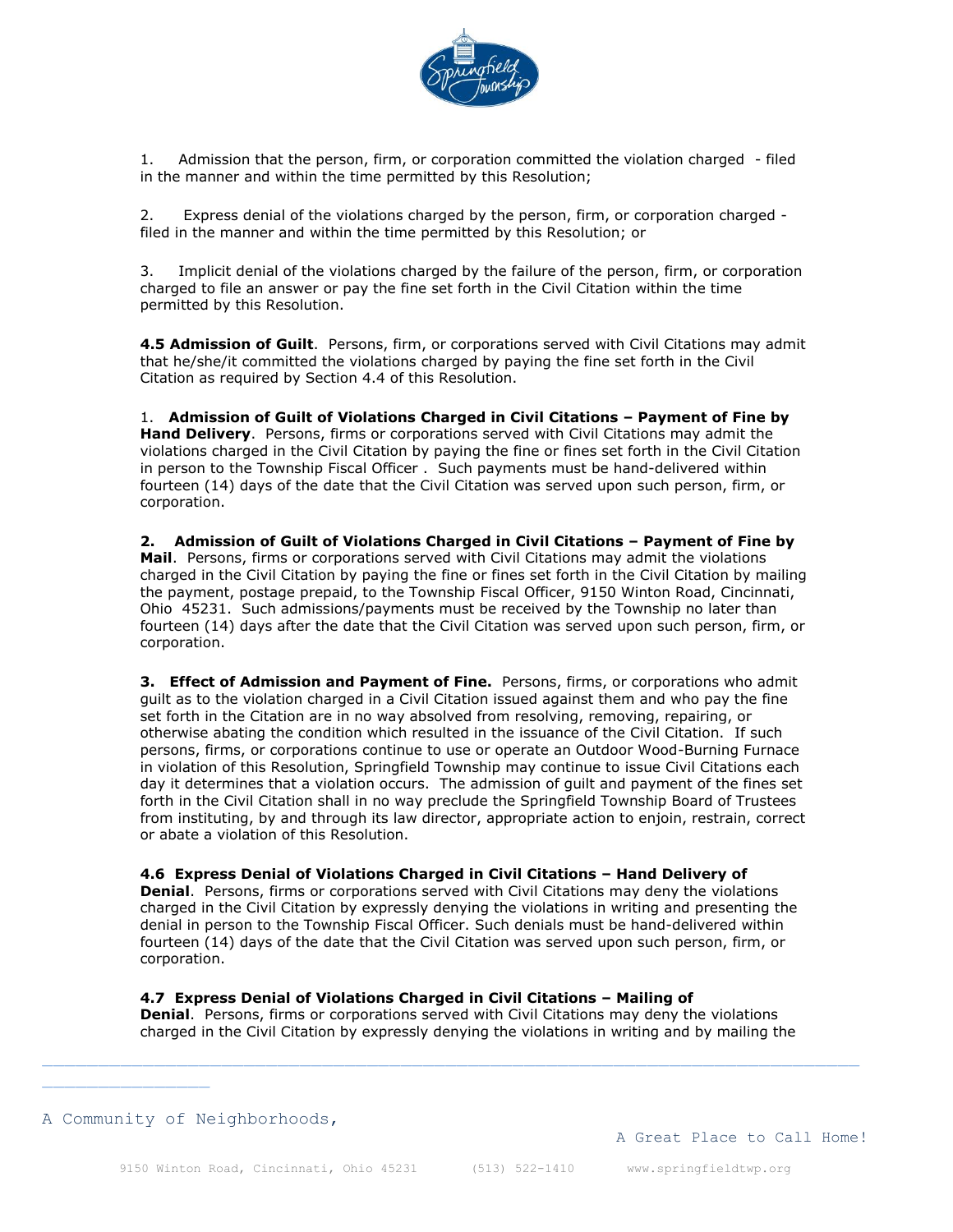

denial, postage prepaid, to the Township Fiscal Officer, 9150 Winton Road, Cincinnati, Ohio 45231. Such denials must be received by the Township no later than fourteen (14) days after the date that the Civil Citation was served upon such person, firm, or corporation.

**4.8 Implicit Denial of Violations**. Persons, firms, or corporations who fail to either expressly deny the violations charged in the Civil Citation issued against them in the manner and within the time permitted by this Resolution or who fail to admit the violations charged in the Civil Citation issued against them by paying the fine or fines set forth in the Civil Citation in the manner and within the time permitted by this Resolution shall be deemed to have denied the violations charged.

**4.9 Referral to Municipal Court**. If the person, firm, or corporation issued a Civil Citation either expressly or implicitly denies the violations charged in the Citation within fourteen (14) days after service of the Civil Citation, the Springfield Township Fiscal Officer shall notify the Hamilton County Municipal Court of the denial so that a hearing can be set.

**4.10 Municipal Court Hearings**. Municipal Court hearings are conducted according to the Rules of Civil Procedure and the court determines whether the violation is proven by the Township by a preponderance of the evidence. If the court determines that the violation has been proven, it will order the violator to pay the fine.

**4.11 Payment of Fine After Determination of Guilt**. Persons, firms, or corporations found to have violated the provisions of this Resolution charged in the Civil Citation must pay the fines assessed by the court within ten (10) days after the judgment. Failure to pay the fine within this time period will result in the placement of a lien on the property at issue. **4.12 Appeal**. Persons, firms, or corporations wishing to appeal an adverse determination by the Hamilton County Municipal Court may file an appeal with the First District Court of Appeals within thirty (30) days after the judgment. The court of appeals schedules a hearing on the matter, and its decision is final.

## **SECTION 5 - PENALTIES AND FINES**

**5.1 Violation Penalties**. Any person, firm, or corporation who violates a provision of this Resolution shall be issued a Civil Citation in the following amounts: 1. In the amount of one hundred dollars (\$100.00) on the first offense; 2. In the amount of two hundred-fifty dollars (\$250.00) for the second offense; 3. In the amount of five hundred dollars (\$500.00) for the third offense; 4. In the amount of seven hundred-fifty dollars (\$750.00) for the fourth offense; and  $5.$  In the amount of one thousand dollars (\$1,000.00) for each subsequent offense.

**5.2 Administrative Fee.** In addition to the fine imposed by this Resolution, Springfield Township will charge an administrative fee for the processing of all citations paid-out to the Township Fiscal Officer . The administrative fee for 2011 shall be ten dollars (\$10.00) for each citation paid-out. After that time, the administrative fee shall be that fee established on Springfield Township's fee schedule adopted for the relevant year.

**5.3 Continuing Violations**. Each day that a violation continues after due notice has been served shall be deemed a separate offense.

# **SECTION 6 - ABATEMENT AND OTHER LAWFUL REMEDIES**